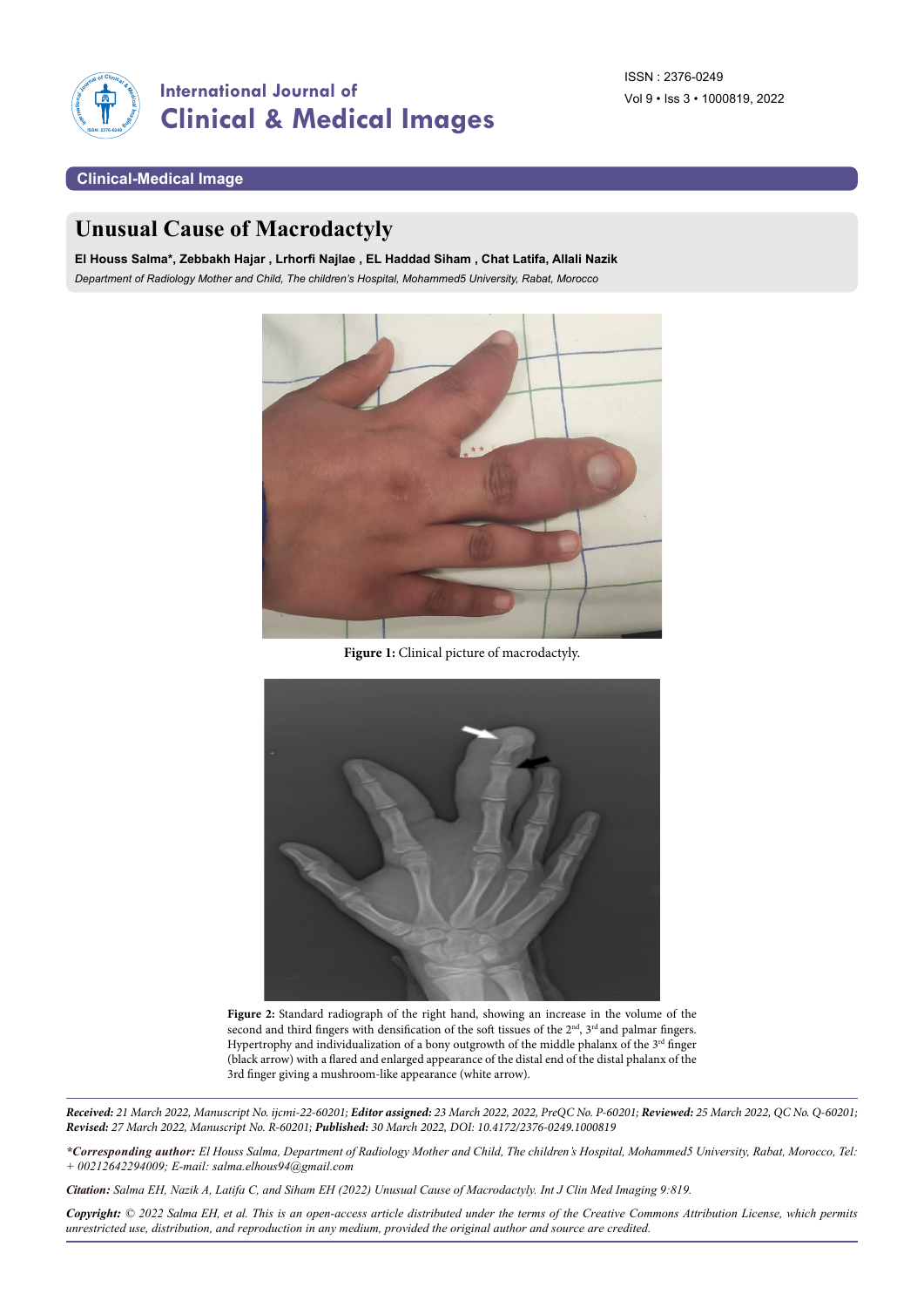

**Figure 3:** Magnetic resonance imaging of the right hand, T1-weighted sequence in coronal section showing hypertrophy of the palmar subcutaneous fat, as well as that of the 2<sup>nd</sup> and 3<sup>rd</sup> fingers, associated with adipose infiltration of the branches of the median nerve and of the muscles of the hand, which contain areas in T1 hypersignal (white arrow).



**Figure 4:** Magnetic resonance imaging of the right hand, T1-weighted sequence in axial section fatty infiltration of muscles (white arrows) and nerve bundles of the median nerve (black arrows) which are also hypertrophied.

## **Clinical-Medical Image**

Marcrodystrophia lipomatosa is a rare congenital anomaly characterized by an abnormal growth of the mesenchymal tissues of one or more digits (usually the 2<sup>nd</sup> or 3<sup>rd</sup> digit) of the same limb (hand or foot); the damage can sometimes be bilateral or involve a whole limb [1]

 This gigantism is secondary to an abnormal proliferation of the adipose tissue of the mesenchymal elements involving the subcutaneous tissue, the muscle, the nerve sheath, the bone marrow and the periosteum.

 It is a non-hereditary pathology whose physiopathology is still poorly elucidated, The sex ratio of this disease is one, two subtypes have been described: the static type where the growth of the hypertrophied finger progresses at the same rate as that of the other fingers and the progressive type where the growth of the hypertrophied finger progresses more rapidly than that of the other fingers [2].

Standard radiography (Figure 1) can detect soft tissue and bone hypertrophy, the presence of radiolucent areas due to the presence of adipose tissue. On the CT scan (Figure 2), the excessive growth of bone and the proliferation of adipose tissue in the muscle fibers of the area concerned can be used as a guide to the diagnosis. Magnetic resonance imaging (Figure 3) is pathohgnomonic and can easily demonstrate fatty infiltration (T1 hypersignal with fat saturation on DP-STIR sequence) of subcutaneous tissue, muscle and nerve branches, Linear hypointense fibrous bands can be noted in this abnormal fat corresponding to the nerve bundles, bone hypertrophy and cortical thickening in the affected body part may lead to exostoses as bony outgrowths of the involved bone [1].

In addition to the interest of MRI in the positive diagnosis (Figure 4), it also allows the exclusion of other differential diagnoses such as: Neurofibromatosis type I, lymphangiomatosis, Klippel-Trenaunay disease [3], Hemangiomatosis and Proteus syndrome.

The treatment is surgical and is performed for aesthetic purposes while preserving neurological function.

**Keywords:** Neonatal macrodactyly; Bone hypertrophy; MRI

## **References**

[1] Khan RA, Wahab S, Ahmad I, & Chana RS (2010). [Macrodystrophia lipomatosa: Four case reports](https://link.springer.com/article/10.1186/1824-7288-36-69). *Ital J Pediatr* 36: 1-5.